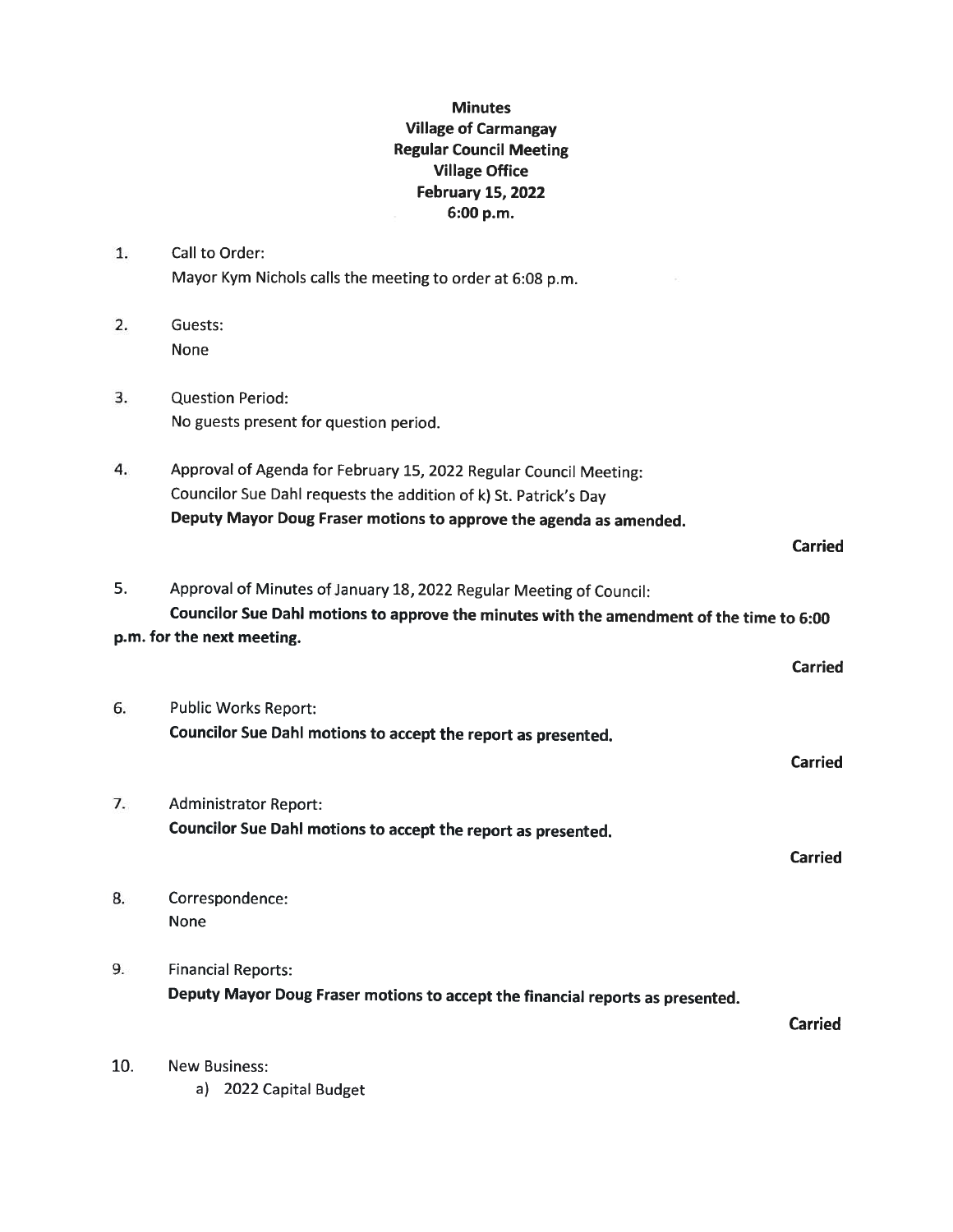Motion made by Councilor Sue Dahi to pass the 2022 Capital Budget and review the budget in the April 2022 Council Meeting.

Carried

Carried

Carried

**Carried** 

- b) Historical Signage—Old Fire Hall For discussion
- c) FCM Asset Management Grant Application Motion made by Deputy Mayor Doug Fraser to support the FCM Asset Management Grant Application and authorize the Mayor and CAO to sign the required documents. Carried
- d) MSl Extension Motion made by Councilor Sue DahI to authorize the Mayor and CAO to sign the MSl Extension.
- e) Bylaw 814 Animal Bylaw Motion made by Deputy Mayor Doug Fraser to pass the second reading of Bylaw 814 - Animal Bylaw.

Motion made by Councilor Sue DahI to pass the third reading of Bylaw 814 - Animal Bylaw.

f) Bylaw 816 Fireworks Amendment Bylaw Motion made by Councilor Sue Dahl to pass the second reading of Bylaw 816 — Fire Bylaw (Fireworks Amendment).

Motion made by Deputy Mayor Doug Fraser to pass the third reading of Bylaw 8i6 — Fire Bylaw (Fireworks Amendment)

Carried

Carried

g) Bylaw 817 Fees, Fines and Charges Bylaw Motion made by Councilor Sue Dahl to pass the first reading of Bylaw 817 — Fees, Fines and Charges.

Carried

h) Non-Profits Review For discussion